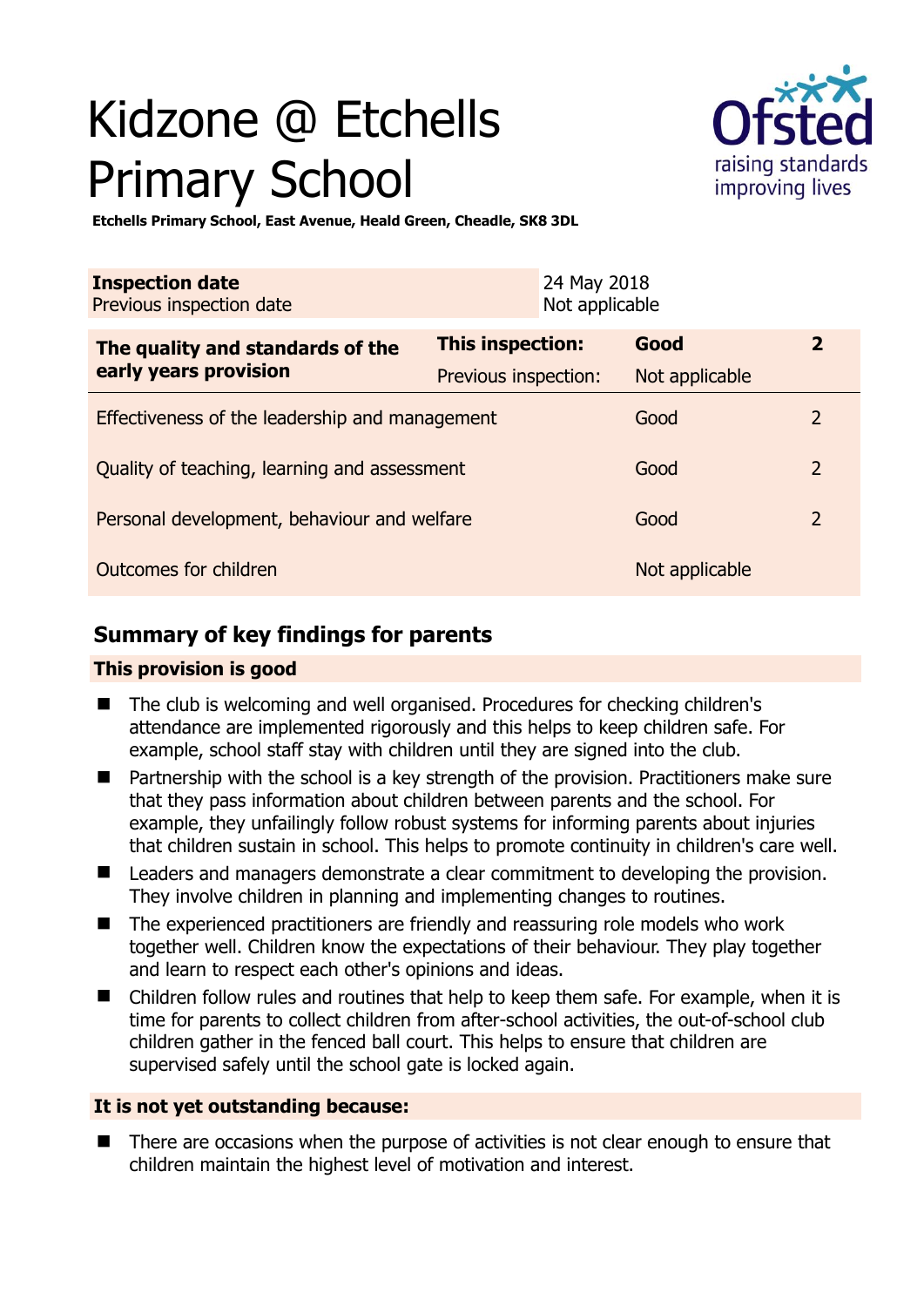# **What the setting needs to do to improve further**

#### **To further improve the quality of the early years provision the provider should:**

**E** sharpen planning so that activities have a clear purpose and help to promote children's deepest involvement.

#### **Inspection activities**

- $\blacksquare$  The inspector observed the quality of interactions during activities indoors and outdoors. She assessed the impact these have on children's well-being.
- The inspector spoke with practitioners and children during the inspection.
- The inspector completed a joint observation with the general manager.
- $\blacksquare$  The inspector held a meeting with the provider, the general manager, the area supervisor and the club manager. She looked at relevant documentation and evidence of the suitability of practitioners working in the club.
- The inspector spoke to parents and took account of their views.

#### **Inspector**

Susan King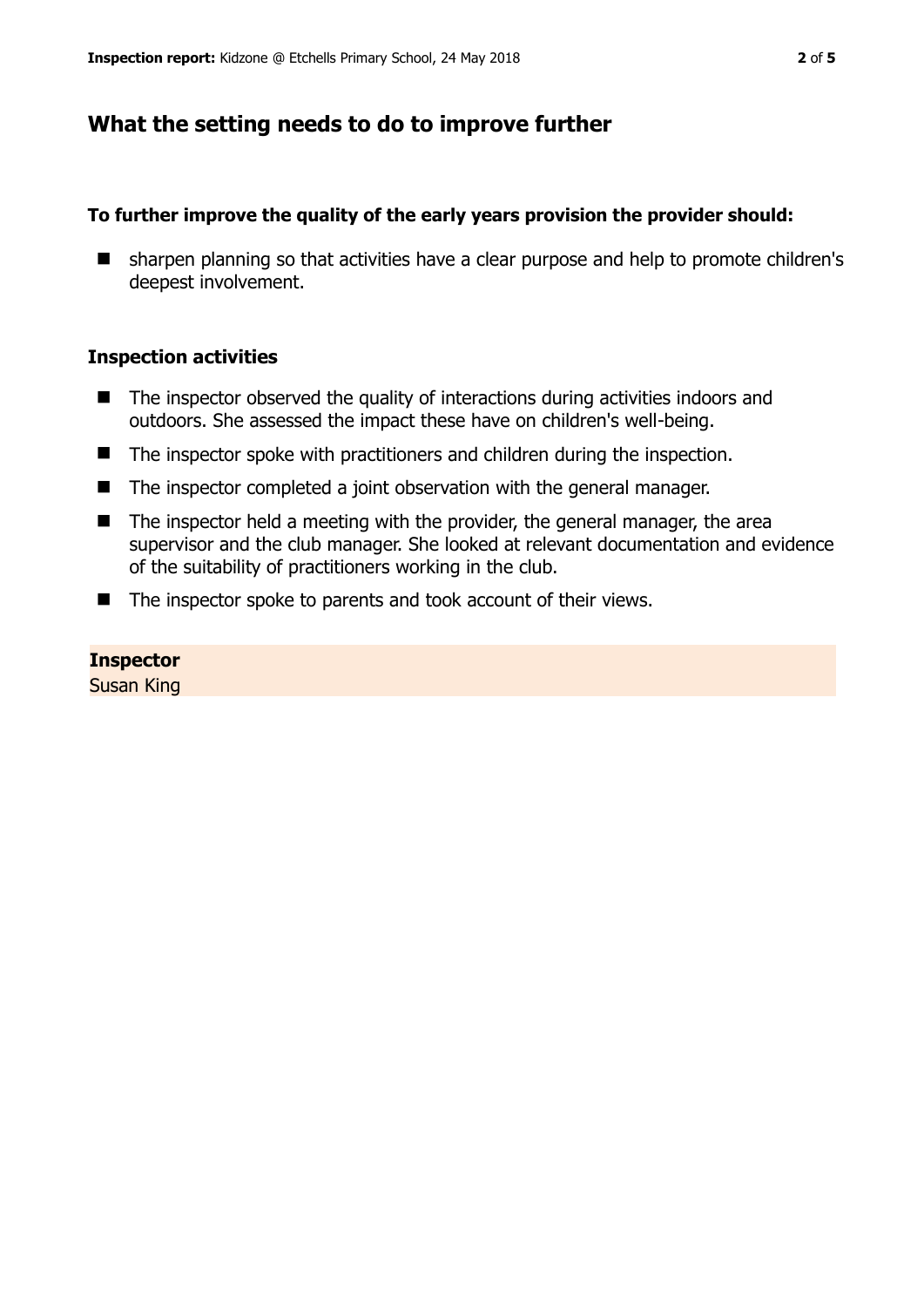## **Inspection findings**

#### **Effectiveness of the leadership and management is good**

Safeguarding is effective. The provider commissions training that helps practitioners to refresh and improve their understanding of child protection. Practitioners know what they must do if they are concerned that a child is at risk of abuse or neglect. Recruitment is safely managed. For example, managers record identity checks and vetting processes that they complete for new practitioners. Managers meet with individual practitioners regularly as part of supervision arrangements. This helps practitioners to feel valued. In addition, they know what they must do to further improve their professional skills and knowledge. Managers gather important information about children before they start to attend the club. For example, they ask parents about children's health and medication. They find out whether parents agree to digital photography of children and tell them about arrangements for storing and deleting digital information.

#### **Quality of teaching, learning and assessment is good**

Practitioners and school staff share useful information about children's interests and achievements. This helps practitioners to create worthwhile opportunities for children to consolidate and extend their development and experiences. For example, practitioners devise an activity that involves children using scissors and writing their names. Practitioners join in enthusiastically with children's play. For example, they count as they hop along the ladders painted on the playground and see who is the quickest to reach the end. This provides meaningful opportunities for children to use numbers and understand familiar words in the context of physical play. Practitioners help children to understand the wider world. For example, they look at holiday brochures and talk eagerly about destinations for holidays and day trips.

#### **Personal development, behaviour and welfare are good**

Parents say that children are keen to attend the club. They say that children benefit from making new friendships with children of different ages. Relationships between practitioners and children are good and help to promote children's confident communication. For example, practitioners notice that children are playing a new board game and ask them to explain the rules. Children ably demonstrate how to play and win the game. Children eat healthy snacks and have plentiful opportunities to exercise and play freely in the fresh air. Managers ensure that practitioners are deployed effectively to supervise children across the extensive outdoor space. Robust policies and procedures help to keep children safe. For example, practitioners check whether children are allergic to certain foods and share the information with each other. As a result, children are safely catered for.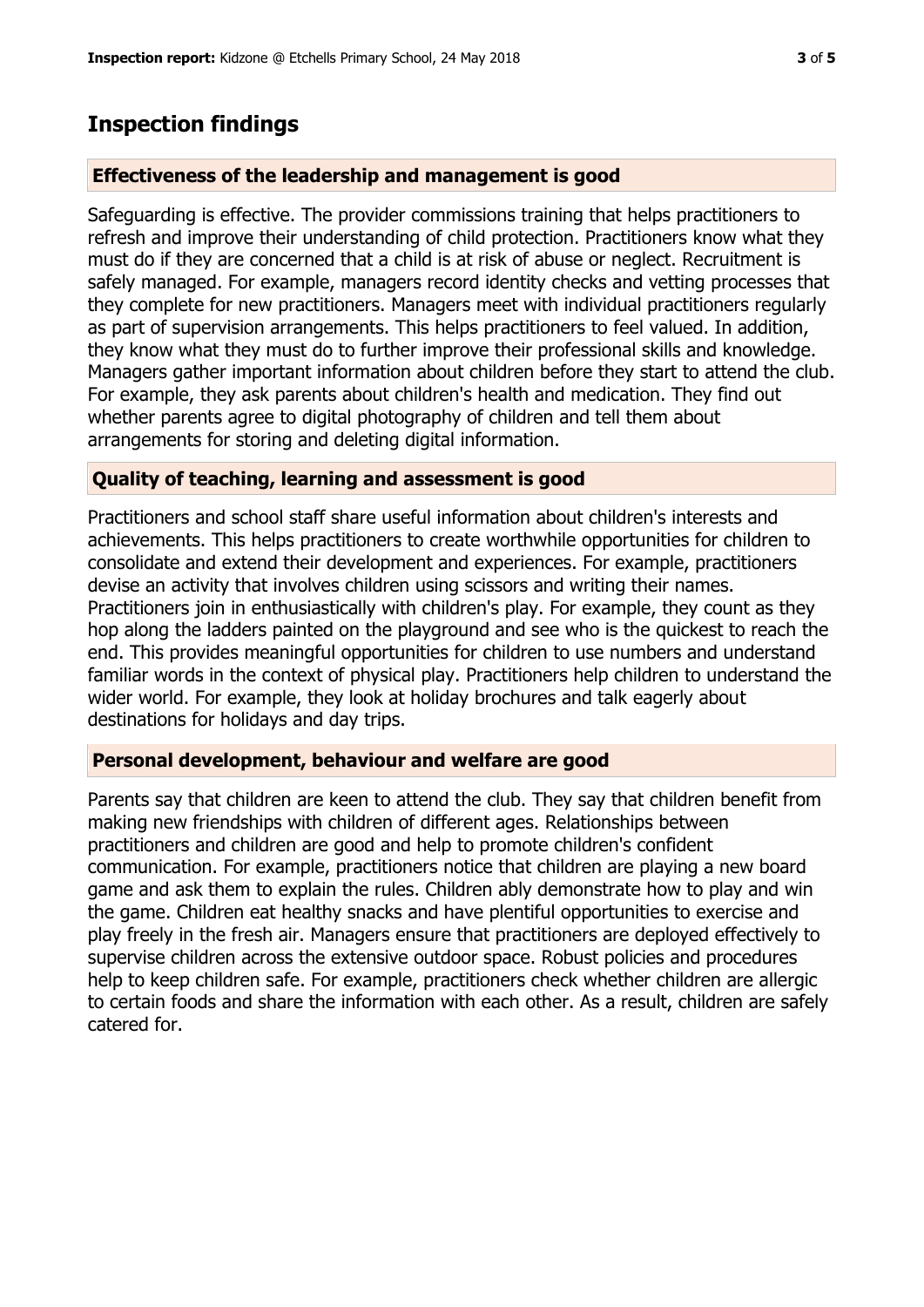## **Setting details**

| Unique reference number                             | EY499707                                                                             |  |
|-----------------------------------------------------|--------------------------------------------------------------------------------------|--|
| <b>Local authority</b>                              | Stockport                                                                            |  |
| <b>Inspection number</b>                            | 1045418                                                                              |  |
| <b>Type of provision</b>                            | Out of school provision                                                              |  |
| Day care type                                       | Childcare - Non-Domestic                                                             |  |
| <b>Registers</b>                                    | Early Years Register, Compulsory Childcare<br>Register, Voluntary Childcare Register |  |
| Age range of children                               | $4 - 11$                                                                             |  |
| <b>Total number of places</b>                       | 40                                                                                   |  |
| Number of children on roll                          | 72                                                                                   |  |
| <b>Name of registered person</b>                    | The Marple Childcare Company Limited                                                 |  |
| <b>Registered person unique</b><br>reference number | RP902598                                                                             |  |
| Date of previous inspection                         | Not applicable                                                                       |  |
| <b>Telephone number</b>                             | 07468 565592                                                                         |  |

Kidzone @ Etchells Primary School registered in 2016. The club employs eight members of childcare staff. Of these, one holds a qualification at level 7, one member of staff holds a qualification at level 6, three hold qualifications at level 3 and one staff member holds a qualification at level 2. The club opens from Monday to Friday, during school terms. Sessions are from 7.30am until 8.50am and 3.15pm until 5.45pm.

This inspection was carried out by Ofsted under sections 49 and 50 of the Childcare Act 2006 on the quality and standards of provision that is registered on the Early Years Register. The registered person must ensure that this provision complies with the statutory framework for children's learning, development and care, known as the early years foundation stage.

Any complaints about the inspection or the report should be made following the procedures set out in the guidance 'Complaints procedure: raising concerns and making complaints about Ofsted', which is available from Ofsted's website: www.gov.uk/government/organisations/ofsted. If you would like Ofsted to send you a copy of the guidance, please telephone 0300 123 4234, or email enquiries@ofsted.gov.uk.